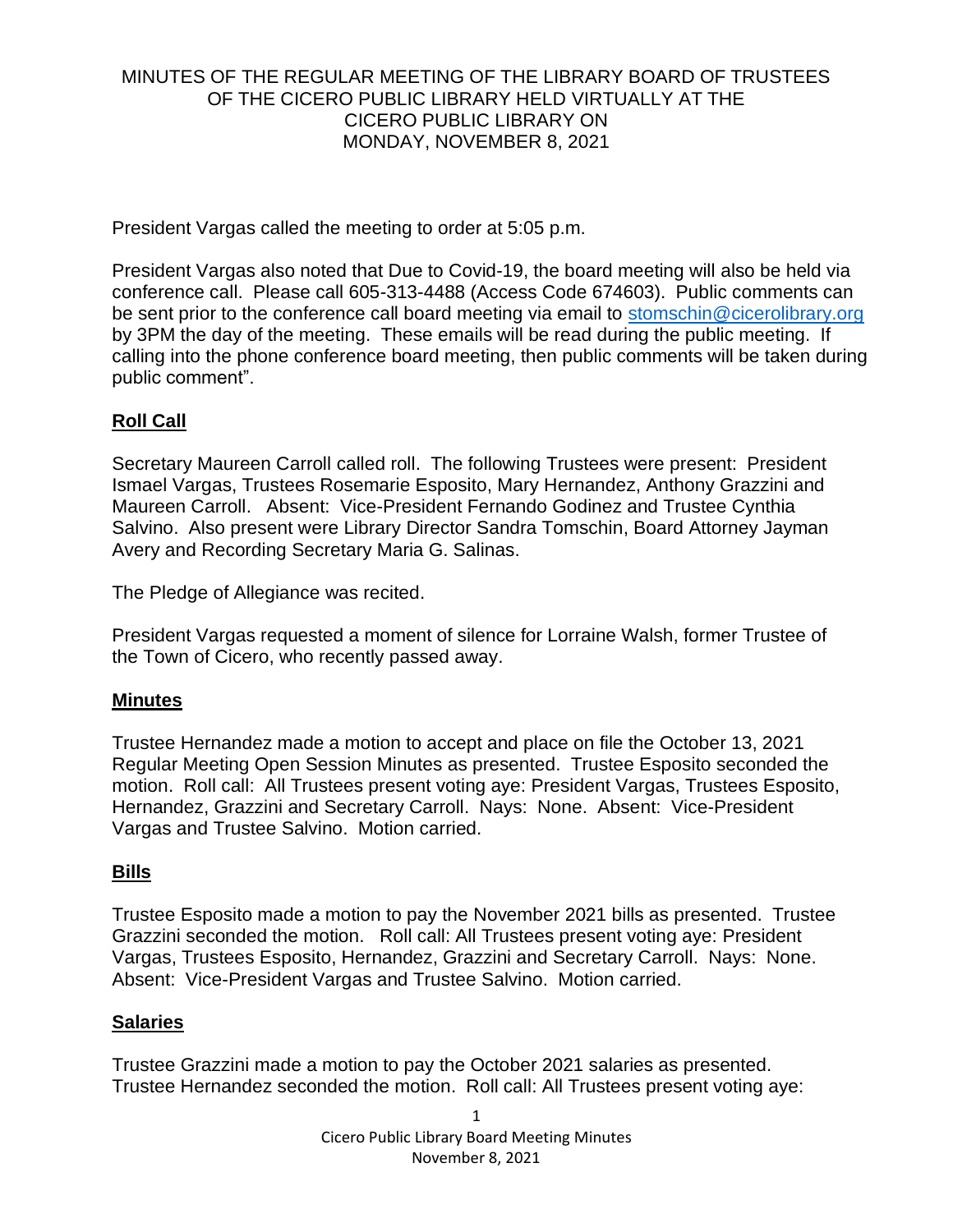President Vargas, Trustees Esposito, Hernandez, Grazzini and Secretary Carroll. Nays: None. Absent: Vice-President Vargas and Trustee Salvino. Motion carried.

## **Administrative Director's Report**

Library Director Sandra Tomschin noted that her monthly report was in their packet and asked them if they had any questions. They indicated none.

The report in their packet noted that there were no Covid19 related issues in the month of October and they continue with the sanitizing of the areas and practicing social distance. She noted that the library complies with the Governor's Order for maskwearing mandate for everyone visiting the library.

Library Director Sandra Tomschin reported that she attended the Public Hearing for the Community Development Block Grant Coronavirus Funds (CDBG-CV) on October 26, 2021. She noted the library was in line for the \$250,000.00 in grant funds that would help to replace the old HVAC system in the library. The new system would be compliance units that would help prevent the spread of Covid19 through the air ventilation. She also reported that the final list of grants must be approved by the Board of Trustees in the Town of Cicero before grant agreements can be executed. She noted she was grateful for the support that the library has received from Town President Larry Dominick and the Board of Trustees.

She also reported that the 100-year anniversary cookbook was published and available at the library for a small donation.

She also noted that the library has participated in several community events to showcase the library, increase knowledge of their services and continue to connect with the community.

She also reported that the Unveiling of "Pat's Little Library" was a huge success with many in attendance. Honoring the memory of retired Library Director Patricia Terracino was a touching and emotional event, not only for her family, but also for her friends and library staff.

She also invited the Trustees to the upcoming "High Tea" event at the library on November 12, 2021 from 12:00 – 2:00 p.m.

She reported that Julie Diemer from Del Galdo Law Group would be at next month's meeting to present the update Employee Handbook. She also noted that they were in the final stage of the Strategic Plan and anticipated to present it to the Trustees at the next meeting in December.

The library will have their In-Service Day on Friday, December 3, 2021. The main topic will be safety and will also have a presentation from the local law enforcement on Active Shooter.

Trustee Grazzini made a motion to accept the Library Director's Report as presented in their packet and place on file. Trustee Hernandez seconded the motion. Roll call: All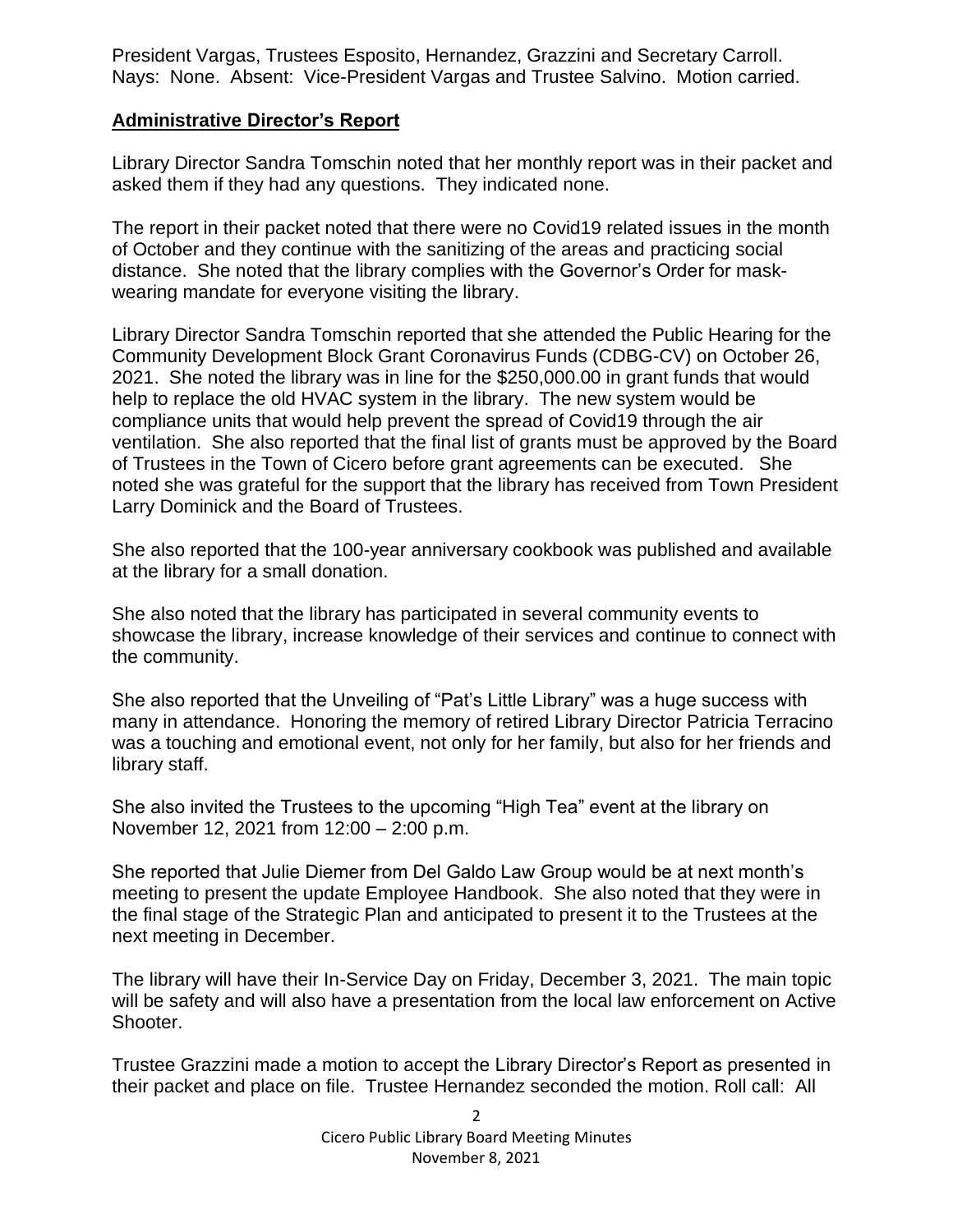Trustees present voting aye: President Vargas, Trustees Esposito, Hernandez, Grazzini and Secretary Carroll. Nays: None. Absent: Vice-President Vargas and Trustee Salvino. Motion carried.

## **Department Reports**

Trustee Hernandez made a motion to accept the reports for the Circulation Department for the month of October as presented and place on file. Trustee Esposito seconded the motion. Roll call: All Trustees present voting aye: President Vargas, Trustees Esposito, Hernandez, Grazzini and Secretary Carroll. Nays: None. Absent: Vice-President Vargas and Trustee Salvino. Motion carried.

Trustee Hernandez made a motion to accept the reports for the Technical Services Department for the month of October as presented and place on file. Trustee Esposito seconded the motion. Roll call: All Trustees present voting aye: President Vargas, Trustees Esposito, Hernandez, Grazzini and Secretary Carroll. Nays: None. Absent: Vice-President Vargas and Trustee Salvino. Motion carried.

Trustee Hernandez made a motion to accept the reports for the Reference Department for the month of October and place on file. Trustee Grazzini seconded the motion. Roll call: All Trustees present voting aye: President Vargas, Trustees Esposito, Hernandez, Grazzini and Secretary Carroll. Nays: None. Absent: Vice-President Vargas and Trustee Salvino. Motion carried.

Trustee Grazzini made a motion to accept reports for the Youth Services Department for the month of October as presented and place on file. Trustee Esposito seconded the motion. Roll call: All Trustees present voting aye: President Vargas, Trustees Esposito, Hernandez, Grazzini and Secretary Carroll. Nays: None. Absent: Vice-President Vargas and Trustee Salvino. Motion carried.

### **Correspondence**

Library Director Sandra Tomschin reported there was a note from Jim Terracino thanking the library for the Unveiling Ceremony of Pat's Little Library.

Trustee Grazzini made a motion to accept and place on file the correspondence as noted. Trustee Hernandez seconded the motion. Roll call: All Trustees present voting aye: President Vargas, Trustees Esposito, Hernandez, Grazzini and Secretary Carroll. Nays: None. Absent: Vice-President Vargas and Trustee Salvino. Motion carried.

### **Unfinished Business**

Library Director Sandra Tomschin reported there was none to report.

### **New Business**

Trustee Grazzini made a motion to approve the Library Closing Dates for 2022 as presented. Trustee Hernandez seconded the motion. Roll call: All Trustees present voting aye: President Vargas, Trustees Esposito, Hernandez, Grazzini and Secretary